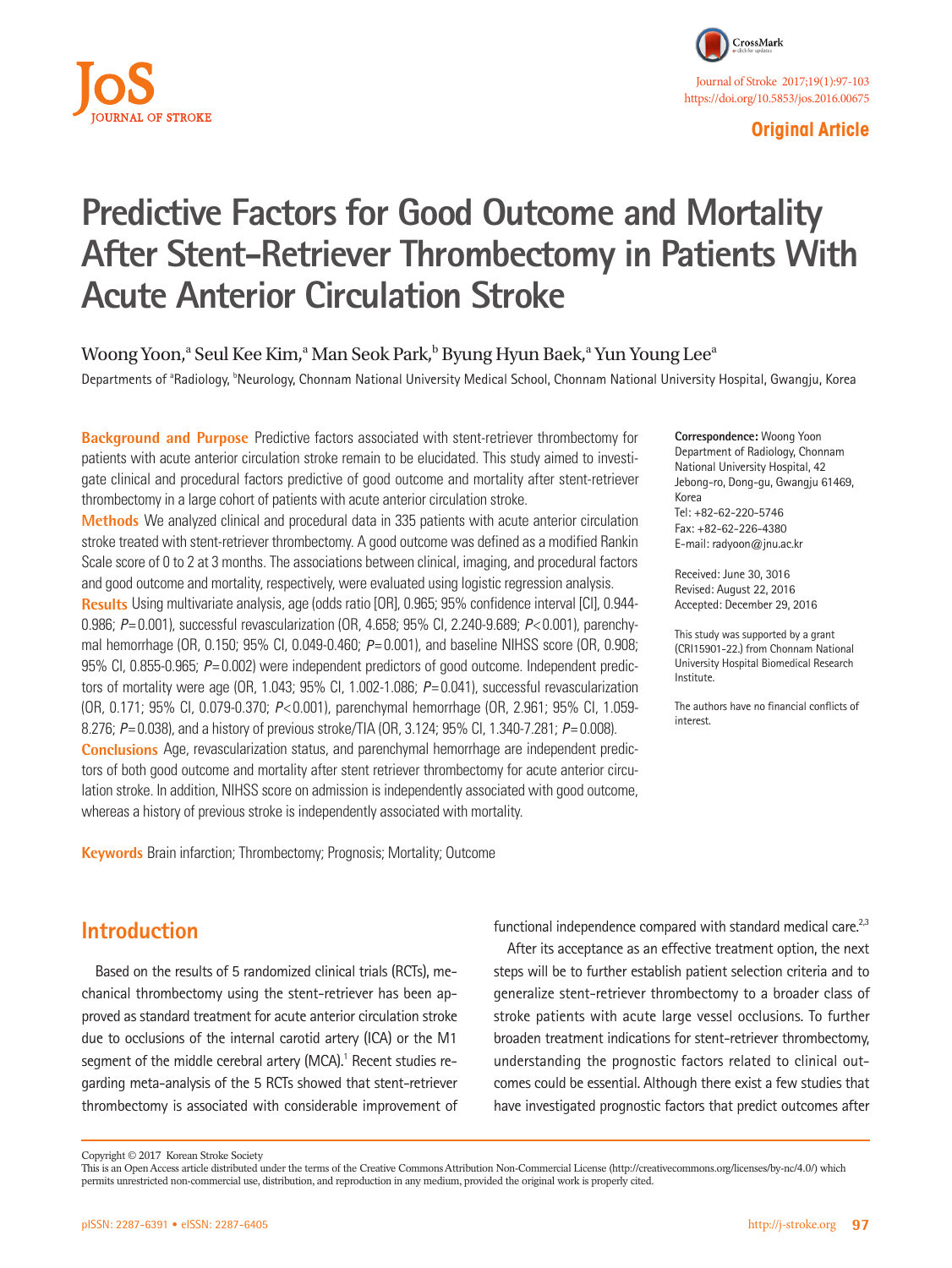## **IoS**

stent retriever thrombectomy in patients with acute anterior circulation stroke, these studies are limited by small sample size and the inclusion of patients with posterior circulation stroke.<sup>4-8</sup> Thus, this study aimed to investigate clinical, imaging, and procedural factors predictive of good outcome and mortality after stent-retriever thrombectomy in a large cohort of patients with acute anterior circulation stroke.

## **Methods**

#### **Patients**

From December 2010 to November 2015, a total of 356 consecutive patients presenting with acute ischemic stroke due to ICA or MCA occlusions were treated with stent-retriever thrombectomy at a comprehensive regional stroke center. Patients underwent a non-enhanced CT scan and multimodal MRI before endovascular treatment. MRI examinations were performed using a 1.5-T unit (Signa HDxt; GE Medical Systems, Milwaukee, USA). MRI sequences included DWI, gradient echo imaging, FLAIR sequence, 3-dimensional TOF MRA, and perfusion imaging. DWI sequences were obtained in the axial plane using a single-shot, spin-echo echo-planar technique with following parameters: TR of 9,000 ms, TE of 80 ms, slice thickness of 4 mm, interslice gap of 0 mm, FOV of  $260 \times 260$  mm, and b values of 0 and 1,000 sec/mm<sup>2</sup>.

Of 356 patients, those who had a prestroke modified Rankin Scale (mRS) score  $\geq$  3 (n = 11) or concomitant posterior circulation infarctions ( $n=8$ ) or who were lost to follow-up ( $n=2$ ) were excluded, leaving 335 patients in this study. We prospectively collected the following clinical, imaging, and procedural data of these 335 patients: demographic features, cerebrovascular risk factors, NIHSS scores on admission, use of IV thrombolysis, time to endovascular treatment, procedure time, time to reperfusion, revascularization status, underlying intracranial atherosclerotic stenosis, tandem occlusion at the proximal cervical portion of the ICA, intracranial hemorrhage on post-therapeutic CT scans or gradient echo MRI, Alberta Stroke Prognosis Early CT score (ASPECTS) applied to DWI (DWI-ASPECTS), and clinical outcomes at 3 months. The institutional ethics committee approved this retrospective analysis and waived informed consent based on the study design.

#### **Endovascular treatment**

Upon admission, a stroke neurologist performed a neurological assessment based on the NIHSS. The inclusion criteria for stentretriever embolectomy were as follows: (1) the procedure started within 6 hours of symptom onset, (2) baseline NIHSS score  $\geq 4$ , (3) occlusion of ICA or MCA, (4) no intracranial hemorrhage detected on the cranial CT or MRI, and (5) infarct volume less than

one-third of the MCA territory on DWI (determined as DWI-AS-PECTS >3) or non-enhanced CT (determined by Alteplase Thrombolysis for Acute Noninterventional Therapy in Ischemic Stroke [ATLANTIS] criteria).<sup>9</sup>

For each patient, written informed consent for endovascular therapy was obtained from a family member. Endovascular therapy was performed under conscious sedation. In cases of agitation, an intravenous bolus of midazolam was given and repeated if necessary. Stent-based thrombectomy with a Solitaire stent (Covidien, Irvine, USA) or Trevo stent (Stryker, Kalamazoo, USA) was performed as the first-line endovascular treatment. When stent-based thrombectomy was unsuccessful, additional mechanical approaches were performed, including manual aspiration thrombectomy with a Penumbra reperfusion catheter (Penumbra, Alameda, USA) or Navien catheter (Covidien, Irvine, USA). The details of the techniques used for mechanical thrombectomy were previously described.<sup>10,11</sup> Intracranial angioplasty with or without stenting was performed when severe (>70%) underlying intracranial atherosclerotic stenosis was observed. When the patient had a tandem occlusion at the proximal cervical portion of the ICA, carotid angioplasty and stenting were performed prior to stent-retriever thrombectomy. Revascularization status was assessed on the final angiogram and was classified according to the modified TICI scale, and successful revascularization was defined as a modified TICI grade of 2b or  $3<sup>12</sup>$  All patients underwent non-enhanced CT scans immediately and 24 hours after endovascular treatment and gradient echo MRI 24-36 hours after treatment. Intracerebral hemorrhages were assessed on posttreatment CT and gradient echo MR images and classified as hemorrhagic infarction (HI) or parenchymal hemorrhage (PH) based on the European Cooperative Acute Stroke Study (ECASS) criteria.13 Symptomatic intracranial hemorrhage was defined as any intracranial hemorrhage that caused neurological deterioration (increase of ≥4 points in NIHSS score or deterioration of 1 point in the level of consciousness on NIHSS). Clinical outcome was assessed by a stroke neurologist using the modified Rankin Scale (mRS) during an outpatient visit 3 months after treatment. If patients were unable to attend the outpatient clinic, outcomes were obtained via a telephone interview. A good clinical outcome was defined as an mRS score  $\leq$  2.

#### **Statistical analysis**

Continuous variables are presented as medians and interquartile ranges (IQR). Discrete variables are presented as counts (n) and percentages (%). First, the relationship between each clinical and procedural characteristic and 3-month outcome was determined. The  $\chi^2$  test or Fisher exact test was used for comparing categorical variables, and the Mann-Whitney U test was used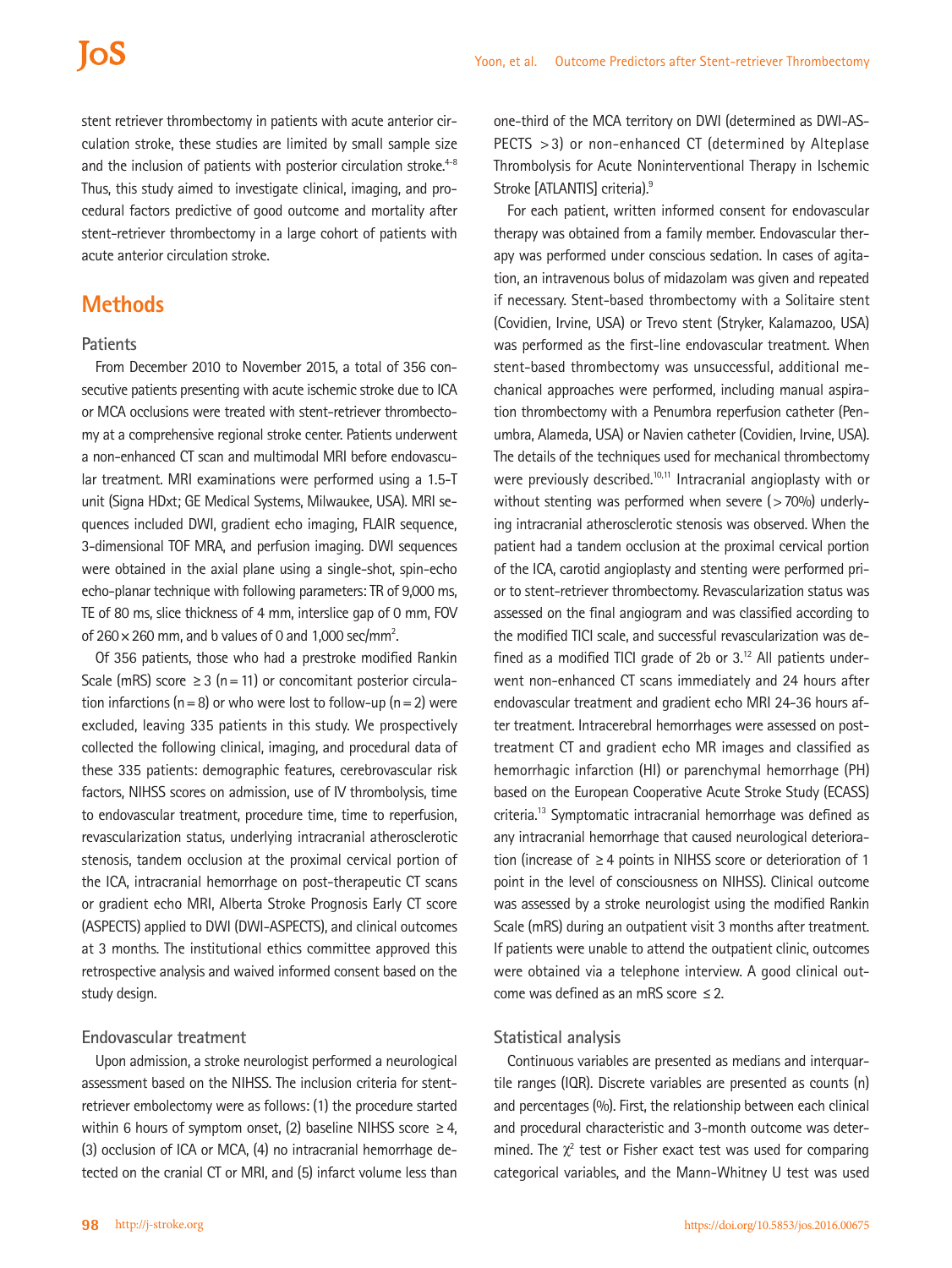for comparing continuous variables. Second, independent associations between good outcome (mRS 0-2) and clinical and procedural factors were determined with a multivariate logistic regression analysis. The variables tested in the multivariate logistic regression models were those with *P*<0.05 in the univariate analysis. Third, a multivariate logistic regression analysis was performed to identify independent predictors for mortality at 3 months. Variables with a *P* value of <0.05 in the univariate analysis on mortality were included in a multivariate logistic regression analysis. All statistical analyses were performed with SPSS software (version 21.0; IBM SPSS, Chicago, IL, USA). A *P* value <0.05 was considered significant.

## **Results**

The clinical and procedural characteristics of the patients are shown in Table 1. Of the 335 patients with acute anterior circu-

#### **Table 1.** Clinical and procedural characteristics of the study population

lation stroke, 233 patients had occlusions in the MCA and 102 in the ICA. Successful revascularization (modified TICI 2b or 3) was achieved in 81.8% ( $n=274/335$ ) and a good outcome in 45.1% of patients (n=151/335). Parenchymal hemorrhage occurred in 8.9% ( $n = 30/335$ ) and symptomatic hemorrhage in 3.9%  $(n=13/335)$ . The mortality rate was 10.7%  $(n=36/335)$ . Seventy-one patients (21.2%) received manual aspiration thrombectomy as a rescue therapy after failed stent-retriever thrombectomy. Forty patients (11.9%) had underlying intracranial atherosclerotic stenosis, and 36 (10.7%) had a tandem occlusion at the proximal cervical portion of the ICA. In the entire cohort  $(n=335)$ , the median DWI-ASPECTS was 7 (IQR, 6-8). Patients with good outcome had a higher DWI-ASPECTS score compared to those with poor outcome (8 vs. 7; OR, 1.278; *P*<0.001).

In univariate analysis, the following variables were identified as predictors of a good outcome at 3 months: younger age, absence of hypertension, DWI-ASPECTS, MCA occlusions (vs. ICA

|                                                 | Total $(n = 335)$ | $mRS 0-2 (n = 151)$ | $mRS$ 3-6 (n = 184) | Pvalue  |
|-------------------------------------------------|-------------------|---------------------|---------------------|---------|
| Age, year, median (IQR)                         | 72 (64-79)        | 70 (60-76)          | 74 (67-80)          | < 0.001 |
| Sex, male                                       | 166 (49.6%)       | 82 (54.3%)          | 84 (45.7%)          | 0.115   |
| <b>Risk factors</b>                             |                   |                     |                     |         |
| Hypertension                                    | 197 (58.8%)       | 79 (52.3%)          | 118 (64.1%)         | 0.029   |
| Diabetes mellitus                               | 67 (20%)          | 23 (15.2%)          | 44 (23.9%)          | 0.055   |
| Coronary artery disease                         | 34 (10.1%)        | 17 (11.3%)          | 17(9.2%)            | 0.543   |
| Dyslipidemia                                    | 82 (24.5%)        | 39 (25.8%)          | 43 (23.3%)          | 0.603   |
| Smoking                                         | 84 (25.1%)        | 41 (27.2%)          | 43 (23.3%)          | 0.427   |
| Atrial fibrillation                             | 183 (54.6%)       | 75 (49.7%)          | 108 (58.7%)         | 0.099   |
| Congestive heart failure                        | $9(2.7\%)$        | $5(3.3\%)$          | $4(2.2\%)$          | 0.736   |
| Previous stroke or TIA                          | 52 (15.5%)        | 18 (11.9%)          | 34 (18.5%)          | 0.099   |
| Intravenous thrombolysis                        | 205 (61.2%)       | 91 (60.3%)          | 114 (61.9%)         | 0.810   |
| Occlusion sites                                 |                   |                     |                     | 0.032   |
| <b>ICA</b>                                      | 102 (30.4%)       | 37 (36.3%)          | 65 (63.7%)          |         |
| <b>MCA</b>                                      | 233 (69.6%)       | 114 (48.9%)         | 119 (51.1%)         |         |
| <b>DWI-ASPECTS</b>                              | $7(6-8)$          | $8(6-8)$            | $7(5-8)$            | < 0.001 |
| Time to treatment, minute, median (IQR)         | 230 (170-310)     | 220 (165-300)       | 238 (180.75-310)    | 0.115   |
| Procedure time, minute, median (IQR)            | $30(20-47)$       | $28(20-40)$         | 35 (20.5-50)        | 0.003   |
| Time to revascularization, minute, median (IQR) | 263 (205-340)     | 250 (187-335)       | 275.5 (218.5-347.5) | 0.028   |
| Baseline NIHSS score, median (IQR)              | $13(10-16)$       | $12(9-15)$          | $14(11-17)$         | < 0.001 |
| Use of rescue therapy                           | 71 (21.2%)        | 24 (15.9%)          | 47 (25.5%)          | 0.032   |
| Underlying intracranial stenosis                | 40 (11.9%)        | 24 (15.9%)          | 16 (8.7%)           | 0.061   |
| Cervical ICA tandem occlusion                   | 36 (10.7%)        | 19 (12.6%)          | 17 (9.2%)           | 0.325   |
| Stroke etiology                                 |                   |                     |                     |         |
| Cardioembolism                                  | 198 (59.1%)       | 84 (55.6%)          | 114 (61.9%)         | 0.241   |
| Large artery atherosclerosis                    | 71 (21.2%)        | 41 (27.2%)          | 30 (16.3%)          | 0.016   |
| Undetermined                                    | 65 (19.4%)        | 25 (16.6%)          | 40 (21.7%)          | 0.233   |
| <b>Others</b>                                   | $1(0.3\%)$        | $1(0.7\%)$          | $\mathbf 0$         | 0.451   |
| Modified TICI 2b or 3                           | 274 (81.8%)       | 140 (92.7%)         | 134 (72.8%)         | < 0.001 |
| Subarachnoid hemorrhage                         | 66 (19.7%)        | 24 (15.9%)          | 42 (22.8%)          | 0.112   |
| Parenchymal hemorrhage                          | 30 (8.9%)         | $4(2.6\%)$          | 26 (14.1%)          | < 0.001 |
| Symptomatic hemorrhage                          | 13 (3.9%)         | $1(0.7\%)$          | 12 (6.5%)           | 0.008   |

mRS, modified Rankin Scale; IQR, interquartile range; TIA, transient ischemic attack; ICA, internal carotid artery; MCA, middle cerebral artery; ASPECTS indicates Alberta Stroke Prognosis Early CT Score; NIHSS, National Institute of Health Stroke Scale; TICI, thrombolysis in cerebral infarction.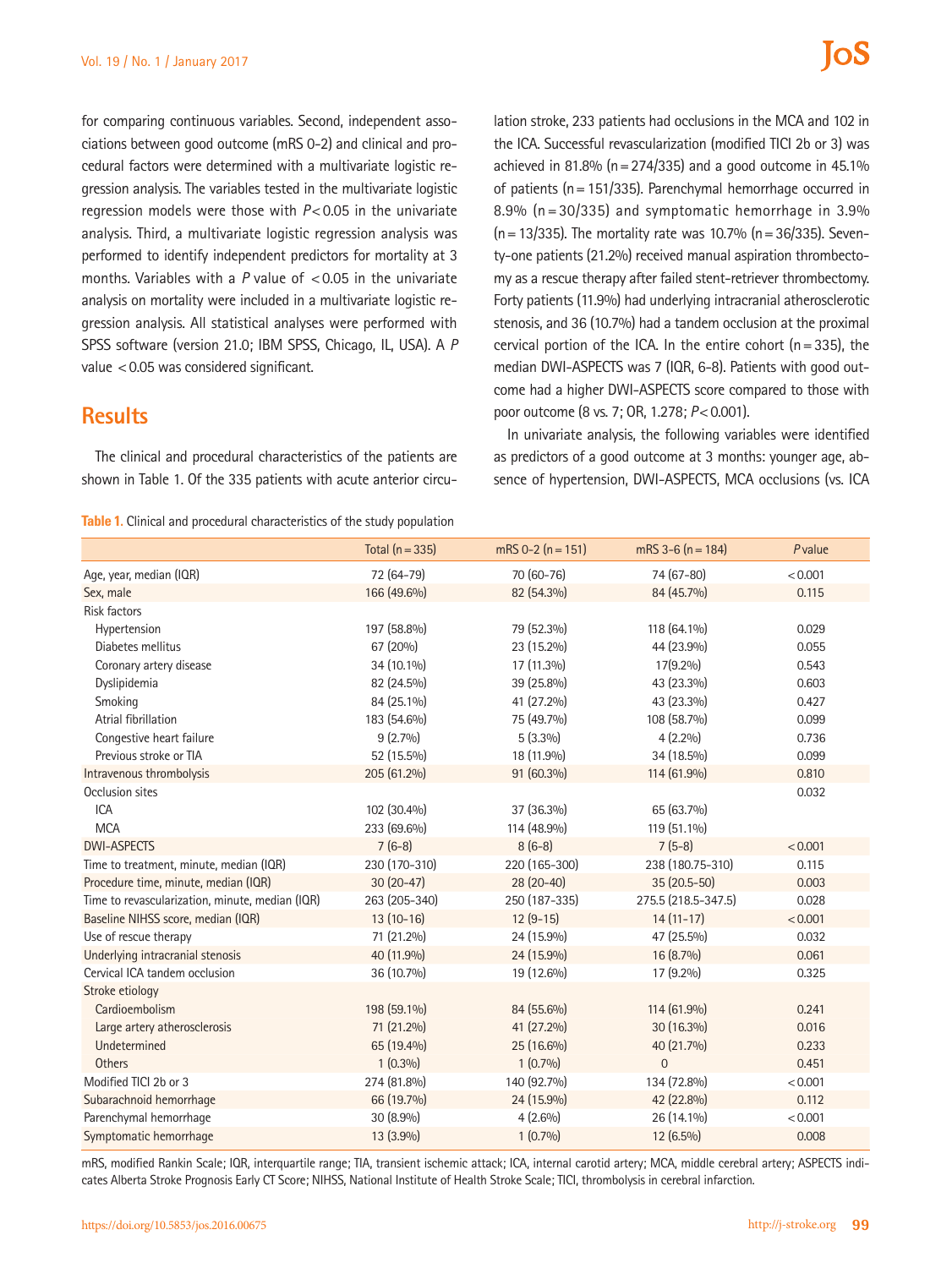**Table 2.** Logistic regression analysis of predictors of good outcome

|                                                  | Unadjusted OR | 95% CI          | Pyalue  | <b>Adjusted OR</b>       | 95% CI                   | Pvalue            |
|--------------------------------------------------|---------------|-----------------|---------|--------------------------|--------------------------|-------------------|
| Age, per 1-year increase                         | 0.961         | 0.941-0.980     | < 0.001 | 0.965                    | 0.944-0.986              | 0.001             |
| Baseline NIHSS, per 1-point increase             | 0.891         | 0.843-0.942     | < 0.001 | 0.908                    | 0.855-0.965              | 0.002             |
| Hypertension                                     | 0.614         | 0.396-0.952     | 0.029   |                          |                          |                   |
| MCA vs. ICA occlusion                            | 1.683         | 1.043-2.716     | 0.033   | $\overline{\phantom{a}}$ | $\overline{\phantom{0}}$ | -                 |
| DWI-ASPECTS, per 1-point increase                | 1.278         | 1.114-1.466     | < 0.001 |                          |                          |                   |
| Procedure time, per 1-minute increase            | 0.982         | 0.970-0.994     | 0.003   | $\overline{\phantom{a}}$ | $\overline{\phantom{0}}$ | $\qquad \qquad -$ |
| Time to revascularization, per 1-minute increase | 0.998         | 0.995-1.000     | 0.046   |                          |                          |                   |
| Use of rescue therapy                            | 0.551         | 0.319-0.953     | 0.033   |                          |                          |                   |
| Modified TICI 2b or 3                            | 4.749         | 2.372-9.510     | < 0.001 | 4.658                    | 2.240-9.689              | < 0.001           |
| Large artery atherosclerosis                     | 1.913         | 1.125-3.253     | 0.017   | $\qquad \qquad$          |                          | -                 |
| Parenchymal hemorrhage                           | 0.165         | 0.056-0.485     | 0.001   | 0.150                    | 0.049-0.460              | 0.001             |
| Symptomatic hemorrhage                           | 0.096         | $0.012 - 0.744$ | 0.025   |                          |                          |                   |

OR, odds ratio; CI, confidence interval; NIHSS, National Institute of Health Stroke Scale; MCA, middle cerebral artery; ICA, internal carotid artery; ASPECTS indicates Alberta Stroke Prognosis Early CT Score; TICI, thrombolysis in cerebral infarction.

**Table 3.** Logistic regression analysis of predictors of mortality

|                                      | Unadjusted OR | 95% CI          | Pvalue  | Adjusted OR              | 95% CI          | Pvalue  |
|--------------------------------------|---------------|-----------------|---------|--------------------------|-----------------|---------|
| Age, per 1-year increase             | 1.052         | 1.013-1.091     | 0.008   | 1.043                    | 1.002-1.086     | 0.041   |
| Baseline NIHSS, per 1-point increase | 1.135         | 1.032-1.247     | 0.009   |                          | $\qquad \qquad$ |         |
| Previous stroke/TIA                  | 3.237         | 1.501-6.984     | 0.003   | 3.124                    | 1.340-7.281     | 0.008   |
| Modified TICI 2b or 3                | 0.168         | $0.081 - 0.348$ | < 0.001 | 0.171                    | $0.079 - 0.370$ | < 0.001 |
| Parenchymal hemorrhage               | 2.897         | 1.145-7.331     | 0.025   | 2.961                    | 1.059-8.276     | 0.038   |
| Symptomatic hemorrhage               | 5.867         | 1.808-19.038    | 0.003   | $\overline{\phantom{m}}$ |                 |         |

OR, odds ratio; CI indicates confidence interval; NIHSS, National Institute of Health Stroke Scale; TIA, transient ischemic attack; TICI, thrombolysis in cerebral infarction.

occlusions), low baseline NIHSS, no need for rescue therapy, successful revascularization, absence of parenchymal hemorrhage or symptomatic hemorrhage, shorter procedure time, and a shorter time to revascularization. When dichotomized, patients aged ≥80 years had more frequent poor outcome (mRS 3-6) than those aged <80 years (69.6% vs. 51.1%; OR, 2.2; *P*=0.007) in univariate analysis. In multivariate analysis, younger age (OR, 0.965; 95% CI, 0.944-0.986; *P*=0.001), successful revascularization (OR, 4.658; 95% CI, 2.240-9.689; *P*<0.001), low baseline NIHSS (OR, 0.908; 95% CI, 0.855-0.965; *P*=0.002), and absence of parenchymal hemorrhage (OR, 0.150; 95% CI, 0.049-0.460; *P*=0.001) were independent predictors of good outcome at 3 months (Table 2).

In univariate analysis, age, history of previous stroke/transient ischemic attack (TIA), revascularization status, symptomatic hemorrhage, and baseline NIHSS score were associated with mortality at 3 months. Patients aged  $\geq 80$  years had a higher mortality rate than those aged <80 years (18.8% vs. 8.6%; OR, 2.2; *P*=0.015) in univariate analysis. In multivariate analysis, age (OR, 1.043; 95% CI, 1.002-1.086; *P*=0.041), history of previous stroke/TIA (OR, 3.124; 95% CI, 1.340-7.281; *P*=0.008), revascularization (OR, 0.171; 95% CI, 0.079-0.370; *P*<0.001), and parenchymal hemorrhage (OR, 2.961; 95% CI, 1.059-8.276; *P*=0.038) were

independent predictors of mortality at 3 months (Table 3).

### **Discussion**

The main findings of our study are summarized as follows: 1) age, revascularization status, and parenchymal hemorrhage are significant independent predictors of not only good clinical outcome but also mortality at 3 months; 2) in addition, NIHSS score on admission is independently associated with good outcome, whereas a history of previous stroke/TIA is independently associated with mortality. Several studies have evaluated independent predictors of clinical outcome after stent-retriever thrombectomy in patients with acute ischemic stroke due to intracranial large vessel occlusion.4-8 These previous studies have identified that younger age, lower admission NIHSS score, successful recanalization, shorter procedure time, smaller early ischemic changes on pretreatment CT, and lower serum glucose level were independent predictors of good outcome.<sup>4-8</sup> Symptomatic ICH, baseline DWI-ASPECT score, baseline NIHSS  $\geq$  20, and onset to recanalization >5 hours have been identified as independent predictors of mortality after stent-retriever thrombectomy.<sup>5,8</sup> However, these studies are limited by small sample sizes and inclusion of posterior circulation stroke. The strengths of our study include a large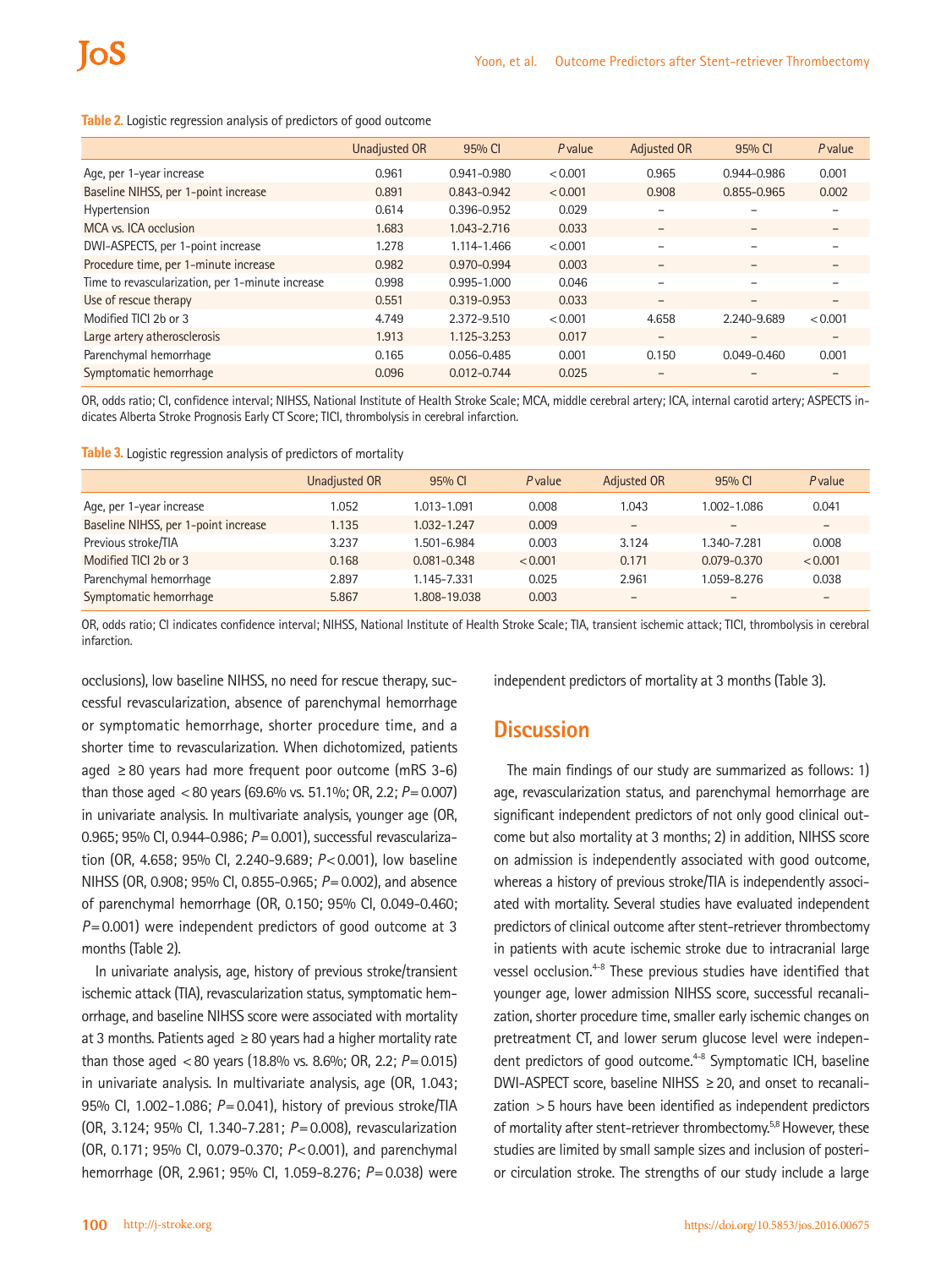sample size, inclusion of only anterior circulation stroke, and consistency in patient selection and endovascular procedures.

In our study, age was significantly associated with clinical outcomes. A good outcome was significantly less frequent among patients  $\geq 80$  years than among those  $\lt 80$  years (30.4% vs. 48.9%) and mortality was significantly more frequent among patients  $\geq 80$  years (18.8% vs. 8.6%) in the present study. Patient age  $\geq 80$  years was associated with a 2.2-fold increase in both poor outcome and mortality compared with the younger cohort. The results of our study are in agreement with those of North American Solitaire Stent-Retriever Acute Stroke (NASA) registry, which included 354 patients. In the NASA registry, patients >80 years showed less favorable outcome (27.3% vs. 45.4%, *P*=0.02) and increased mortality (43.9% vs. 27.3%,  $P$ =0.01) compared with patients  $\leq$  80 years in age.<sup>14</sup> However, a meta-analysis of 4 recent randomized trials showed a trend toward better outcome (mRS 0-2 at 90 days; 38% vs. 19%) and a significant reduction in mortality (20% vs. 41%, adjusted OR 3.7;  $P=0.01$ ) in patients  $\geq 80$  years who received Solitaire stent thrombectomy when compared to those received medical treatment alone.15 Thus, old age should not be used as exclusion criteria for stent-retriever thrombectomy in patients with acute large vessel occlusions.<sup>15,16</sup>

Our study suggests that successful recanalization is still a strong predictor of clinical outcome after endovascular treatment for acute ischemic stroke in this recent era of mechanical thrombectomy. In the present study, successful recanalization (defined as modified TICI  $\geq$  2b) occurred in 82% of patients and was the most powerful independent predictor of both good clinical outcome and mortality. Our results are consistent with 2 previous reports, which demonstrated that successful recanalization is one of the independent predictors of good outcome. $57$  With regard to association between recanalization and mortality, the NASA registry showed that successfully recanalized patients had lower mortality (25.2% vs. 46.9%, *P*<0.001 in a univariate analysis) after Solitaire stent thrombectomy.<sup>16</sup> In the NASA registry, proximal occlusion (ICA or basilar artery occlusion), high admission NIHSS score ( $\geq$  18), and need for rescue therapy were predictors of mortality in successfully recanalized patients.<sup>17</sup> The results of our study together with previous studies strongly suggest that neurointerventionalists should make every effort to achieve successful recanalization in order to increase good outcome and decrease mortality.

Parenchymal hemorrhage is considered the most catastrophic complication of reperfusion therapy for acute ischemic stroke and is known to be one of predictors of clinical outcome.<sup>18,19</sup> In our study, parenchymal hemorrhage occurred in 8.9% of patients. Patients with parenchymal hemorrhage had good outcome less frequently (13.3% vs. 48.2%) and mortality more frequently (23.3% vs. 9.5%) compared to those without it. Our findings are consistent with a recent multicenter retrospective study, which included 1,122 patients with anterior circulation large vessel occlusion strokes who received multimodal endovascular therapy.19 In that study, parenchymal hemorrhage occurred in 8.6% of patients (96 of 1122) and was associated with a higher rate of poor outcome (OR=6.24, *P*<0.001) and higher mortality (OR=3.52, *P*<0.001). In that study, atrial fibrillation (OR=1.61, *P*=0.045) was an independent predictor of parenchymal hemorrhage. In addition, Mishra et al.<sup>20</sup> suggested that the presence of a severely hypoperfused lesion on pretreatment imaging (defined as a very low cerebral blood volume on perfusion MRI) is a strong predictor of parenchymal hemorrhage (OR=33, *P*<0.001) in patients undergoing endovascular therapy for acute stroke. However, there was no significant clinical or procedural predictor of parenchymal hemorrhage in univariate or multivariate analysis in our study. Although the occurrence of parenchymal hemorrhage after endovascular therapy is multifactorial, careful patient selection based on pretreatment imaging studies, judicious management of blood pressure, and reduced use of contrast agents and thrombolytic drugs during the endovascular procedure are all needed to decrease the occurrence of parenchymal hemorrhage.

Interestingly, a history of previous stroke/TIA was independently associated with mortality in our study, which has not been previously reported in stent retriever thrombectomy studies. Mortality occurred more frequently in patients with previous stroke/TIA (23.1% vs. 8.5%) than those without it. Although this is a novel finding in studies regarding mechanical thrombectomy using stent retrievers, a history of previous stroke/TIA has been found as a predictor of short-term and long-term mortality in patients with acute ischemic stroke compared with healthy control subjects in observational studies.<sup>21,22</sup> The results of our study and previous studies indicate that more improved management of vascular risks is needed to prevent secondary stroke and subsequent cardiovascular mortality in patients with first-ever stroke.

In our study, NIHSS score on admission was independently associated with good outcome but not with mortality. This finding is consistent with other studies regarding stent-retriever thrombectomy. Costalat et al.<sup>4</sup> reported that baseline NIHSS score (OR=1.228, *P*=0.002) was an independent predictor of poor outcome at 3 months. Jiang et al. $8$  showed that patients with lower baseline NIHSS score (score <20) had good outcome less frequently  $(21.1\% \text{ vs. } 56.9\% \text{ or } OR = 5.25)$  compared with those NIHSS score ≥20. In addition, Shi et al.<sup>16</sup> reported that baseline NIHSS score was an independent predictor of functional depen-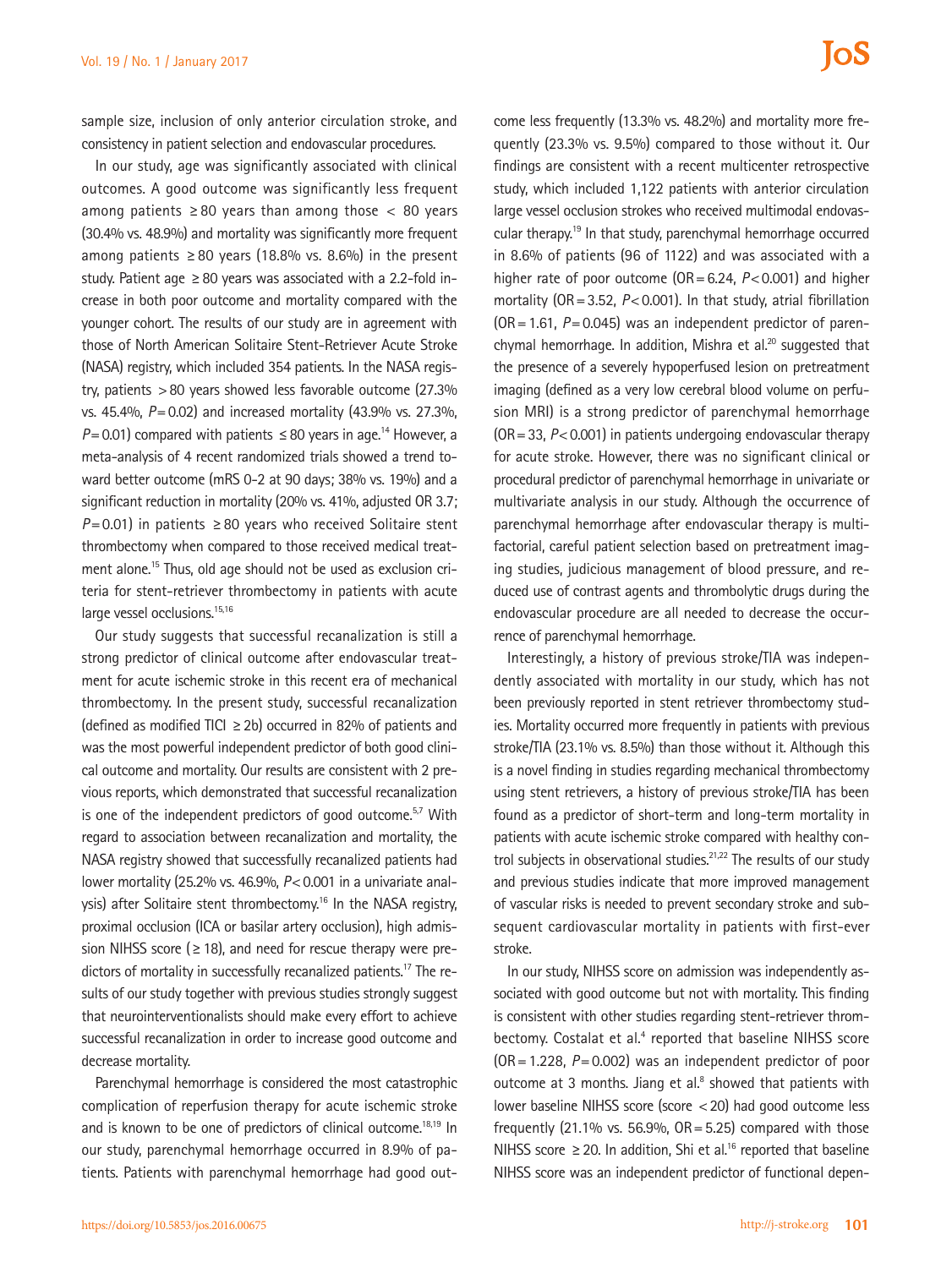dence (mRS 3-6) despite successful revascularization (OR=1.13, *P*=0.0074) in 109 patients treated with the Trevo stent-retriever. However, like advanced age, severe stroke should not be used as exclusion criteria because patients with severe stroke do even worse with medical therapy alone.<sup>16,23</sup>

Baseline ASPECTS measured by CT or MRI has been found to be an independent predictor of clinical outcome after stent retriever thrombectomy in two previous studies. $57$  In the present study, DWI-ASPECTS was significantly higher in patients with good outcome than those with poor outcome in a univariate analysis (OR=1.278, per 1-point increase, *P*<0.001). However, DWI-ASPECTS was not an independent predictor of both good outcome and mortality in multivariate analyses. Similarly, a recent study showed that there were no differences in outcomes between patients with high DWI-ASPECT scores of 7-10 and those with intermediate scores of 4-6 who underwent stent retriever thrombectomy for acute anterior circulation stroke.<sup>24</sup> This finding may be because of the high rate of successful revascularization with stent retrievers in that study and the disparity between ASPECT score and infarct lesion volume.

Our study has several limitations, including its retrospective and noncontrolled study design. In addition, some potential confounding factors, such as blood glucose level were not analyzed in our study. Admission blood glucose level is known to be associated with poor outcome, increased hemorrhage, and mortality following IV thrombolysis or stent-retriever thrombectomy. $47,8$ We did not analyze blood glucose level in this study because it was missing for some patients. Finally, the fact that 21.2% of patients received manual aspiration thrombectomy as a rescue therapy after failed stent-retriever thrombectomy may limit the accuracy of data in regard to interpretation related to the value of stent retriever thrombectomy.

## **Conclusions**

In conclusion, age, revascularization status, and parenchymal hemorrhage are independently associated with both good outcome and mortality after stent-retriever thrombectomy in patients with acute anterior circulation stroke. In addition, NIHSS score on admission is independently associated with good outcome, whereas a history of previous stroke is independently associated with mortality. Our results suggest that achieving successful revascularization and trying to reduce parenchymal hemorrhage are priorities when performing stent retriever thrombectomy in patients with acute anterior circulation stroke. The data also suggest a novel finding that a history of previous stroke/TIA can be considered a predictor of mortality in patients receiving stent retriever thrombectomy.

## **References**

- 1. Powers WJ, Derdeyn CP, Biller J, Coffey CS, Hoh BL, Jauch EC, et al. 2015 American Heart Association/American Stroke Association Focused Update of the 2013 Guidelines for the Early Management of Patients With Acute Ischemic Stroke Regarding Endovascular Treatment: A Guideline for Healthcare Professionals From the American Heart Association/American Stroke Association. *Stroke* 2015;46(10):3020-3035.
- 2. Badhiwala JH, Nassiri F, Alhazzani W, Selim MH, Farrokhyar F, Spears J, et al. Endovascular Thrombectomy for Acute Ischemic Stroke: A Meta-analysis. *JAMA*. 2015;314(17):1832-1843.
- 3. Bush CK, Kurimella D, Cross LJ, Conner KR, Martin-Schild S, He J, et al. Endovascular Treatment with Stent-Retriever Devices for Acute Ischemic Stroke: A Meta-Analysis of Randomized Controlled Trials. *PLoS One* 2016;11(1):e0147287.
- 4. Costalat V, Lobotesis K, Machi P, Mourand I, Maldonado I, Heroum C, et al. Prognostic factors related to clinical outcome following thrombectomy in ischemic stroke (RECOST study). 50 patients prospective study. *Eur J Radiol* 2012;81(12):4075- 4082.
- 5. Soize S, Barbe C, Kadziolka K, Estrade L, Serre I, Pierot L. Predictive factors of outcome and hemorrhage after acute ischemic stroke treated by mechanical thrombectomy with a stent-retriever. *Neuroradiology* 2013;55(8):977-987.
- 6. Daou B, Chalouhi N, Starke RM, Dalyai R, Hentschel K, Jabbour P, Rosenwasser R, Tjoumakaris SI. Predictors of Outcome, Complications, and Recanalization of the Solitaire Device: A Study of 89 Cases. *Neurosurgery* 2015;77(3):355-360.
- 7. Ozdemir O, Giray S, Arlier Z, Baş DF, Inanc Y, Colak E. Predictors of a Good Outcome after Endovascular Stroke Treatment with Stent Retrievers. *Scientific World Journal* 2015;2015:Article ID 403726.
- 8. Jiang S, Fei A, Peng Y, Zhang J, Lu YR, Wang HR, et al. Predictors of Outcome and Hemorrhage in Patients Undergoing Endovascular Therapy with Solitaire Stent for Acute Ischemic Stroke. *PLoS One* 2015;10(12):e0144452.
- 9. Clark WM, Wissman S, Albers GW, Jhamandas JH, Madden KP, Hamilton S. Recombinant tissue-type plasminogen activator (alteplase) for ischemic stroke 3 to 5 hours after symptom onset: the ATLANTIS Study: a randomized controlled trial. *JAMA*. 1999;282(21):2019-2026.
- 10. Yoon W, Jung MY, Jung SH, Park MS, Kim JT, Kang HK. Subarachnoid hemorrhage in a multimodal approach heavily weighted toward mechanical thrombectomy with Solitaire stent in acute stroke. *Stroke* 2013;44(2):414-419.
- 11. Kim SK, Yoon W, Moon SM, Park MS, Jeong GW, Kang HK. Outcomes of manual aspiration thrombectomy for acute ischemic